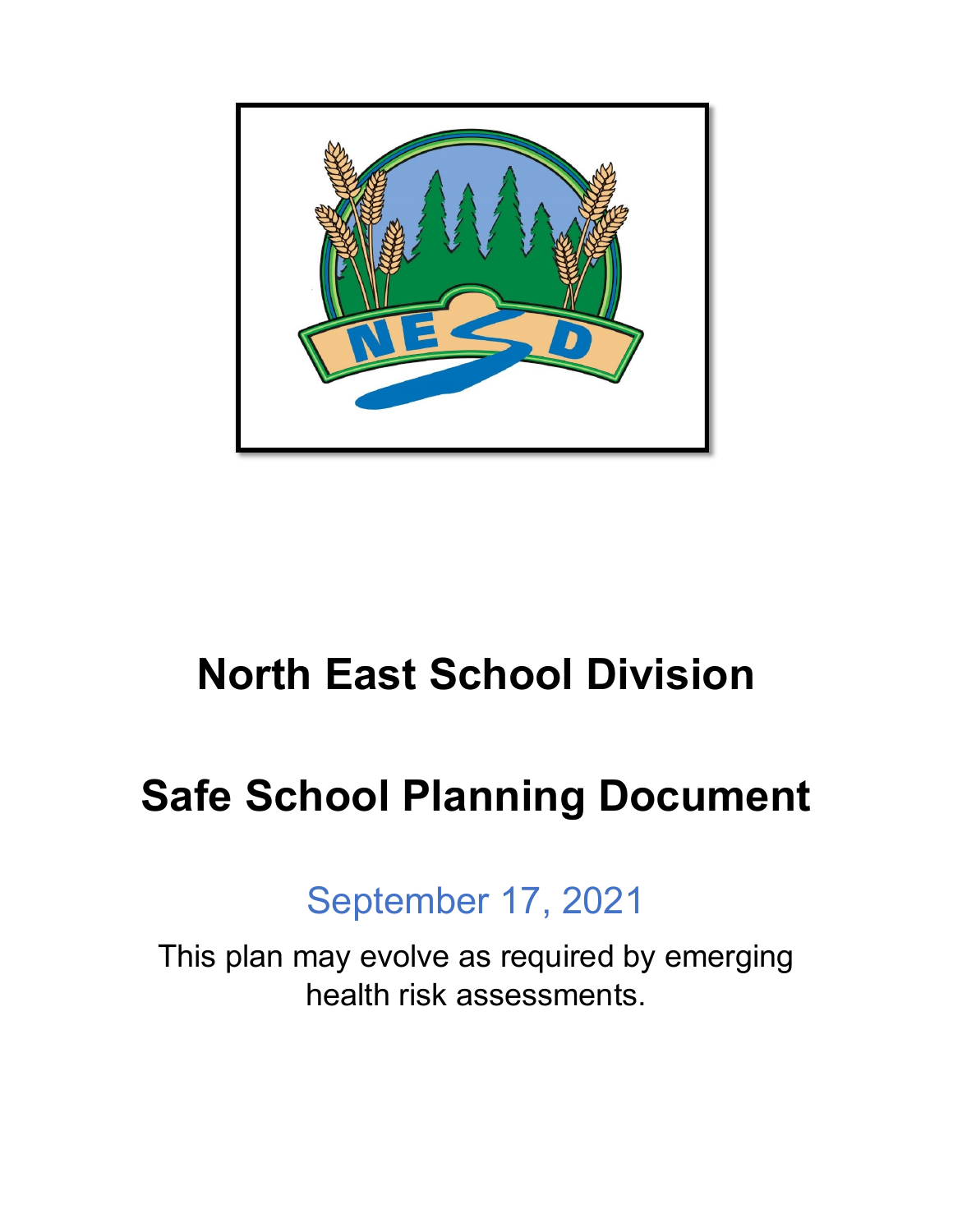The Saskatchewan government and the Saskatchewan Health Authority have provided guidance to school divisions to support the resumption of regular classes and extra-curricular activities in the 2021- 2022 school year.

The North East School Division will continue to work with public health officials and the local Medical Health Officer to ensure the safety of staff and students and to manage risks as necessary. This safe school plan may evolve as assessed by emerging health risk. Local community and whole school division operations may change as needed.

The NESD will promote a mask-friendly environment in response to the on-going pandemic. At this time cases are increasing in the province and masks are **required** for ALL students, staff and visitors, regardless of immunization status. Information on masks and their use and what qualifies as an indoor public space will be available at [http://www.Saskatchewan.ca/masks.](http://www.saskatchewan.ca/masks)

| <b>Quick Reference Guidelines</b> |                                                                                                                                                                                                                                                                                                                                                                                                  |  |
|-----------------------------------|--------------------------------------------------------------------------------------------------------------------------------------------------------------------------------------------------------------------------------------------------------------------------------------------------------------------------------------------------------------------------------------------------|--|
| <b>Safe Attendance</b>            | <b>Illness in Care</b>                                                                                                                                                                                                                                                                                                                                                                           |  |
|                                   | Students, staff, families who are ill should stay home.<br>$\bullet$<br>All staff and students must self-monitor for symptoms and use the online<br>$\bullet$<br>Government of Saskatchewan Online COVID-19 Self Assessment Tool<br>As per practice last year, designated spaces shall be assigned for those<br>who may become ill during the day.<br><b>Communications</b>                      |  |
|                                   | NESD will maintain up-to-date Safe School Plan on the website<br>$\bullet$<br>Schools consistently communicate to families re: wellness check and<br>$\bullet$<br>illness in care protocols.                                                                                                                                                                                                     |  |
| <b>Safe Transportation</b>        | <b>Transportation</b>                                                                                                                                                                                                                                                                                                                                                                            |  |
|                                   | Cleaning and disinfection of buses and fleet vehicles will remain<br>$\bullet$<br>in place and be standard practice.<br>Seating plans are to be logged for buses and 15 passenger vans.<br>$\bullet$<br>Masks are required for students and staff in shared spaces such<br>$\bullet$<br>as a school bus or van.                                                                                  |  |
| <b>Safe Access</b>                | <b>School-day Structure</b>                                                                                                                                                                                                                                                                                                                                                                      |  |
|                                   | No prescribed school-day structure is required. However, additional<br>$\bullet$<br>measures may be implemented in the case of a school outbreak.<br>Local decisions can be made around staggered breaks, scheduling, lunch<br>$\bullet$<br>and recess supervision.<br>All visitors must sign in when entering the school. Masks are required for<br>$\bullet$<br>visitors in all indoor spaces. |  |
| <b>Safe Facilities</b>            | <b>Facilities</b>                                                                                                                                                                                                                                                                                                                                                                                |  |
|                                   | It is required that students and staff wear masks in all indoor spaces<br>such as classrooms, hallways, washrooms, lunchrooms, libraries, and<br>school buses.                                                                                                                                                                                                                                   |  |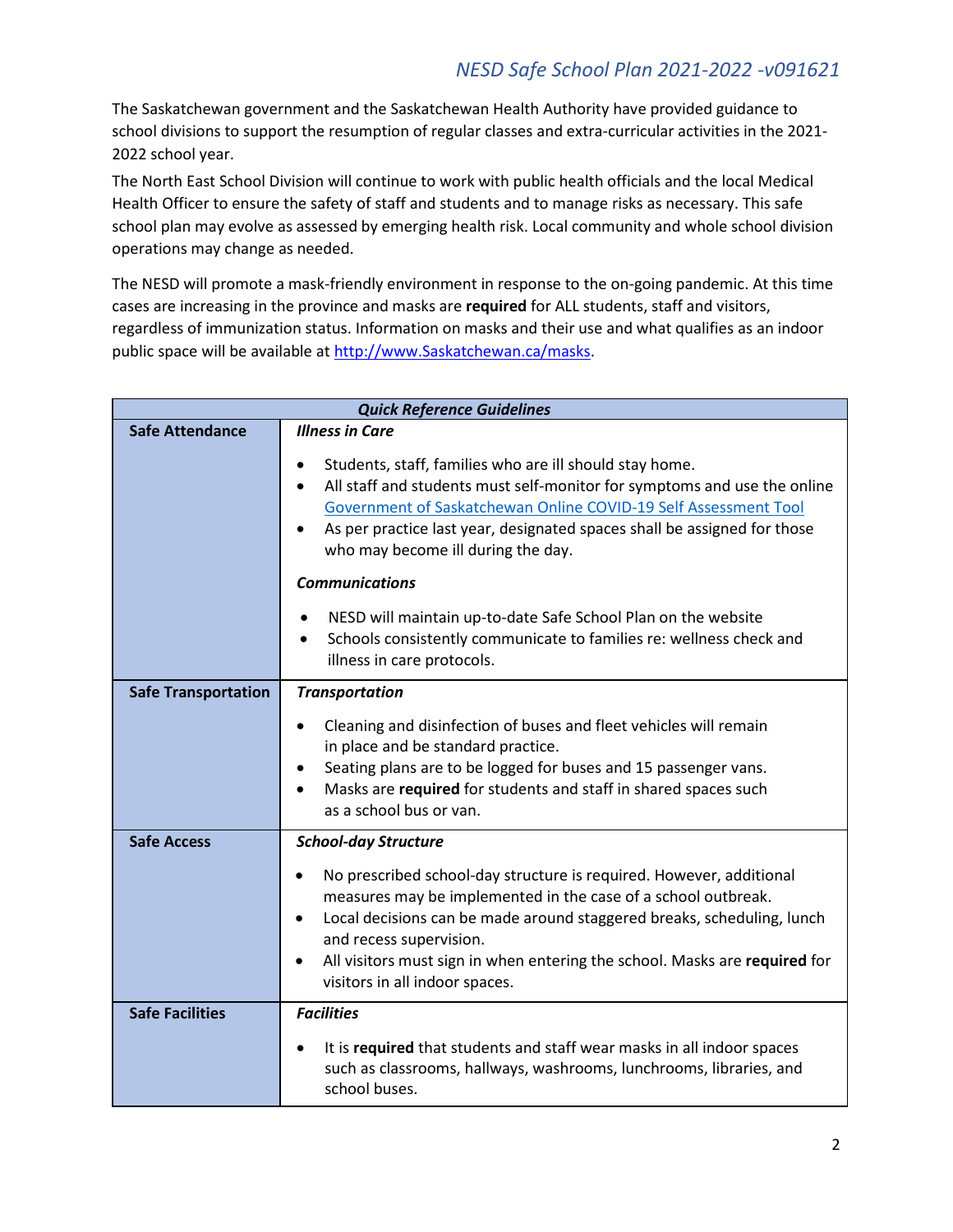|                        | A school-wide plan for enhanced cleaning and disinfection will<br>$\bullet$                                                                                                                                                                                                                                                                                                                   |
|------------------------|-----------------------------------------------------------------------------------------------------------------------------------------------------------------------------------------------------------------------------------------------------------------------------------------------------------------------------------------------------------------------------------------------|
|                        | continue.<br>Hand washing facilities will be operational (hot and cold running water)<br>٠<br>and appropriately stocked (soap and paper towel).                                                                                                                                                                                                                                               |
| <b>Safe Classrooms</b> | <b>Hygiene</b>                                                                                                                                                                                                                                                                                                                                                                                |
|                        | Promotion of appropriate hand hygiene shall continue.                                                                                                                                                                                                                                                                                                                                         |
|                        | <b>Physical Contact</b>                                                                                                                                                                                                                                                                                                                                                                       |
|                        | It is prudent to maintain as much physical distancing as possible.<br>Seating plans shall be consistent and available if requested.                                                                                                                                                                                                                                                           |
|                        | <b>Masking</b>                                                                                                                                                                                                                                                                                                                                                                                |
|                        | It is required that all students, staff and visitors wear masks in common<br>indoor spaces such as classrooms, hallways, washrooms, lunchrooms,<br>libraries, and school buses.<br>For outdoor activities such as recess or outdoor gym classes, there is no                                                                                                                                  |
|                        | recommendation for students to mask. A mask friendly approach will be<br>taken.                                                                                                                                                                                                                                                                                                               |
|                        | <b>Instruction</b>                                                                                                                                                                                                                                                                                                                                                                            |
|                        | The full Saskatchewan curriculum will be taught by teachers.<br>Contingency plans for remote learning must be in place in case of a need<br>٠<br>to isolate upon direction from Public Health.                                                                                                                                                                                                |
| <b>Safe Activities</b> | <b>Sports and Fitness Activities</b>                                                                                                                                                                                                                                                                                                                                                          |
|                        | Masks are required except for when actively engaged in athletic activity.<br>Masks are required for visitors and spectators when indoors.                                                                                                                                                                                                                                                     |
|                        | Dance, Drama, Band, Choir                                                                                                                                                                                                                                                                                                                                                                     |
|                        | Masks are required except for playing wind and brass instruments, when<br>physical distancing is practiced.                                                                                                                                                                                                                                                                                   |
|                        | <b>Extra-Curricular Activities and Field Trips</b>                                                                                                                                                                                                                                                                                                                                            |
|                        | Students and staff are required to observe mask requirements for public<br>places and businesses while outside of the school.<br>Non-vaccinated students who are attending school under the conditions<br>of a close contact isolation exemption are not allowed to participate in<br>extracurricular activities.<br>Extracurricular activities may be cancelled during a period of time if a |
|                        | school outbreak occurs.                                                                                                                                                                                                                                                                                                                                                                       |
|                        | <b>Nutrition Programs</b>                                                                                                                                                                                                                                                                                                                                                                     |
|                        |                                                                                                                                                                                                                                                                                                                                                                                               |